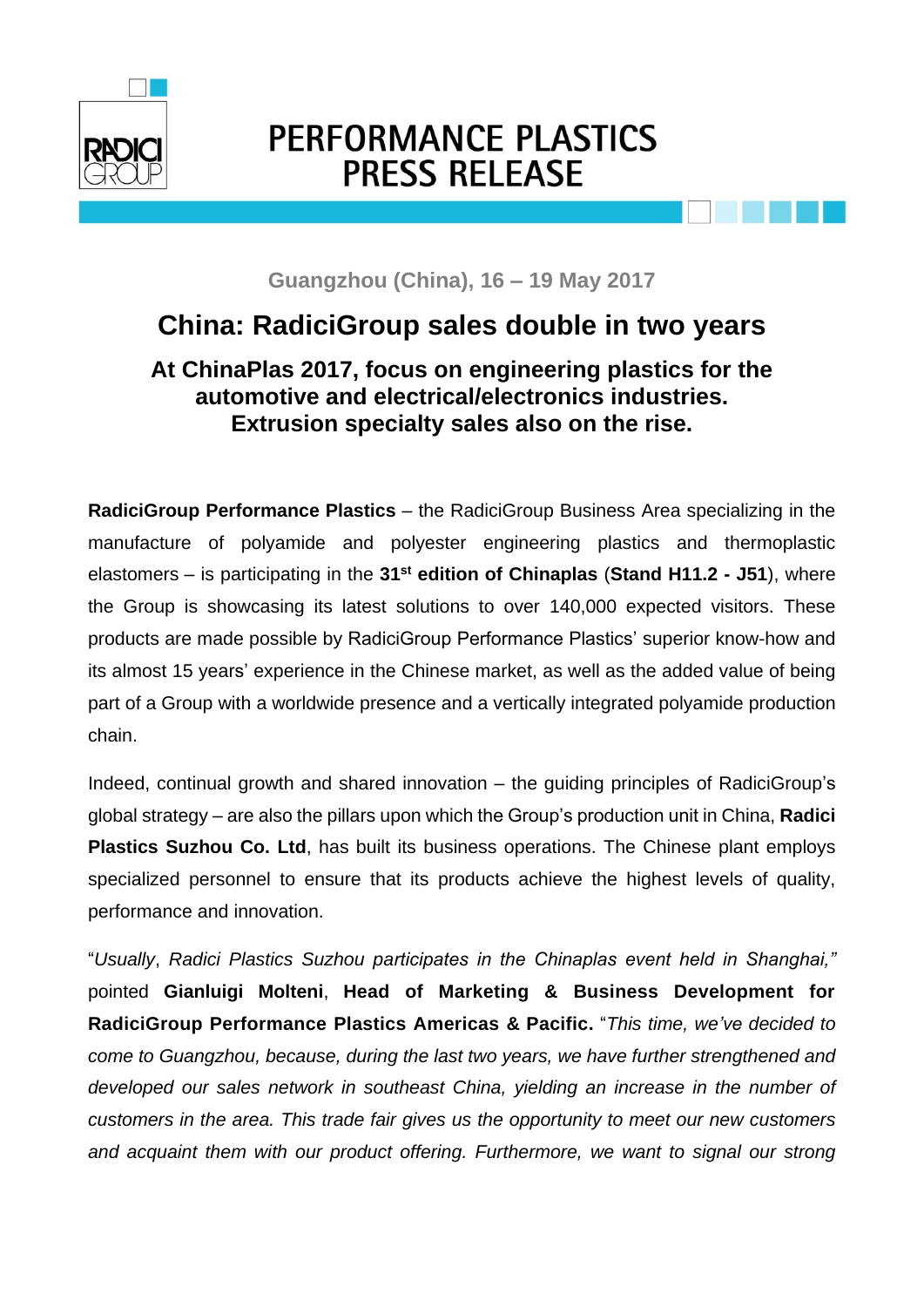*commitment to the Chinese market, in part as a response to the extensive growth recorded here in the last few years".* 

Today, **55% of Radici Plastics Suzhou sales are products for the automotive industry.**  These materials include specialty polyamides, which have been developed for operation at high temperatures and are **increasingly used for metal replacement** in the manufacture of various automotive parts, mostly under-the-bonnet components. **Radilon® Aestus T** – RadiciGroup's newest product launched on the market last October at the K trade show in Dusseldorf, Germany – is a move in the same direction. The main characteristics are a high melting point and a high deformation point under load; excellent resistance to prolonged ageing in air even at high temperatures; superior resistance in glycol-water mix alcoholised fuels and hot water; good flowability. Radilon® Aestus T is used for applications not only in the automotive sector but also in the electrical/electronics and water/plumbing industries.

Also on the rise at the Suzhou site is the production of speciality polyamides for **extrusion applications**: monofilaments targeted primarily at the personal care sector (toothbrushes and makeup brushes) and featuring flexibility, elastic recovery and chemical resistance.

"*In 2016 we experienced almost 50% growth in volume compared to 2015, a year in which we had already experienced 40% growth. As a result, we doubled our sales over a two-year period*," said **Edi Degasperi, CEO of Radici Plastics Suzhou Co. Ltd** "*The trend during the first four months of 2017 remained positive (up over 15%) compared to the same period in 2016. There is no doubt that sales were driven by automotive, in addition to some sizeable electrical/electronic projects and extrusion products. On the latter point," Mr. Degasperi continued, "we have investments in progress at our site here in China and, by the end of May we're going to put into operation a new extrusion line, which will increase production capacity by 5,000 tons per year. Shortly, another production process improvement, a new automatic sacking line, will start operation and, in the month of June, a barcode labelling system will be implemented for all raw materials and finished products, thus ensuring 100% traceability of our materials."*

Thus, the company is putting in lots of effort to enhance production performance, just as it is making a strong commitment to reduce the environmental impact of its business activities. By way of example, Radici Plastics Suzhou has already replaced some machinery with low energy consumption units and is working on removing the contaminants from wastewater.